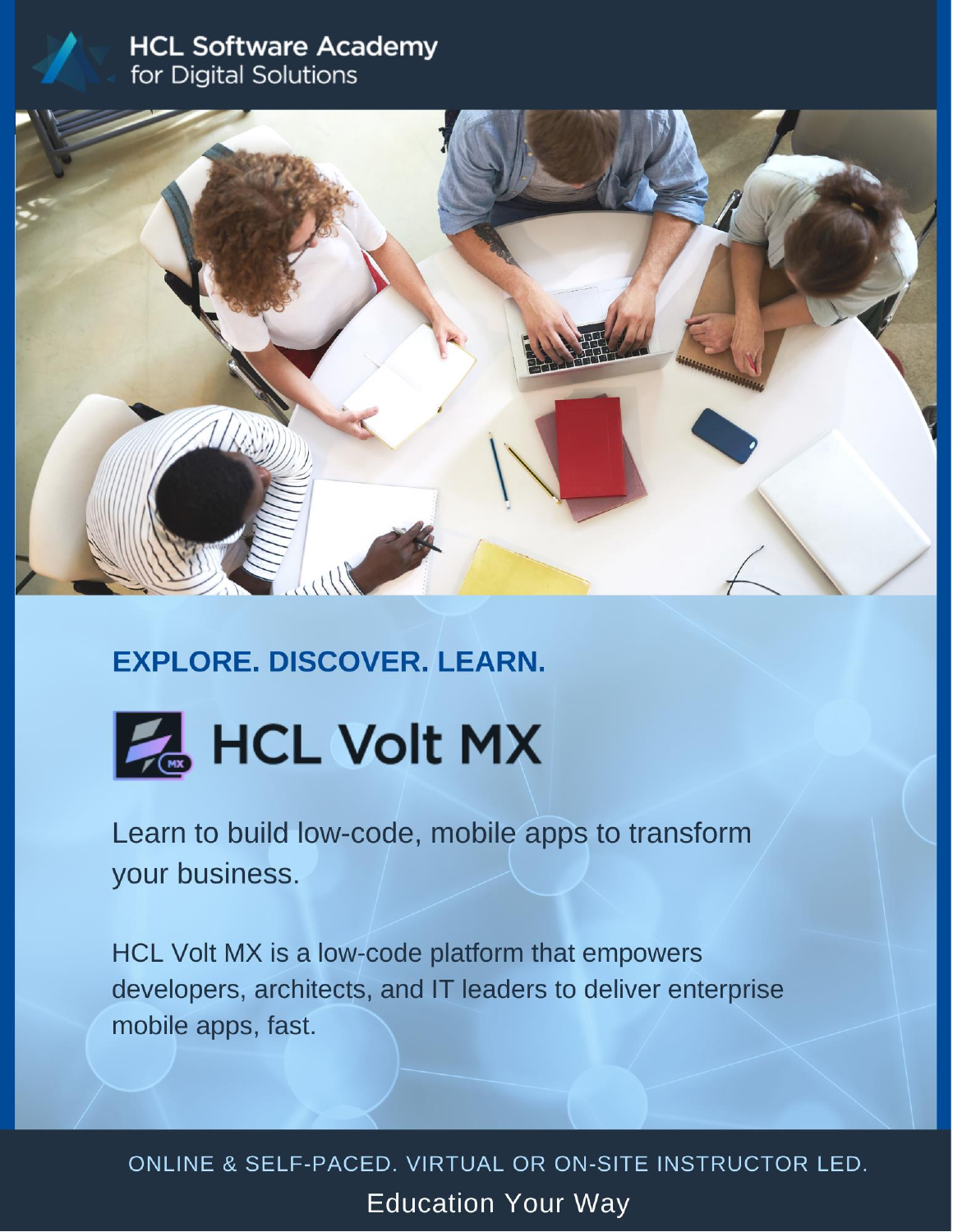

# HCL Volt MX 5 Day Bootcamp

This 5-day bootcamp contains courses and lessons to teach developers how to use the API for such features as animation, gestures and network access and advanced widgets, such as the Browser, Map, Camera widgets.

| <b>Course / Workshop</b>                                                                                                                                                                                                       | <b>Time Commitment</b><br>(Including Labs) |
|--------------------------------------------------------------------------------------------------------------------------------------------------------------------------------------------------------------------------------|--------------------------------------------|
| HVMX-BC-100 Volt MX Iris & Foundry Jumpstart                                                                                                                                                                                   | 8 Hours                                    |
| <b>HVMX-BC-200 Introduction to Volt MX Iris Development</b><br>Intro to API/Store<br>$\bullet$<br>API/Segment Data<br>$\bullet$                                                                                                | 8 Hours                                    |
| <b>HVMX-BC-300 Volt MX Foundry Development</b><br><b>Identity Services</b><br>$\bullet$<br><b>Integration Services</b><br>$\bullet$<br><b>Creating Pre/Post Processors</b><br>$\bullet$<br><b>Object Services</b><br>$\bullet$ | 12 Hours                                   |
| <b>HVMX-BC-400 Widget and API Deep Dive</b><br>Camera, Map, Browser, Gestures<br>$\bullet$                                                                                                                                     | 6 Hours                                    |
| <b>HVMX-BC-500 Collaboration</b><br><b>Collections &amp; Libraries</b><br>$\bullet$<br>Components without contracts<br>$\bullet$<br>Components with contracts<br>$\bullet$                                                     | 6 Hours                                    |

### **Course Delivery Options**

- Online Academy Delivery with Guided Virtual Instructor Assistance (Registration Required)
- On-site
- Self-Paced Available for those who wish to go through the 5-day bootcamp independently

Contac[t ds.academy@hcl.com](mailto:ds.academy@hcl.com) for Onsite and Guided Virtual Assistance scheduling.

### **Bootcamp Completion**

Participants who complete the 5-day bootcamp via onsite, online Academy delivery, or self-paced will receive a "Certificate of Completion" via the Academy website.

# **Additional Volt MX Resources**

[Volt MX Academy Learning Journeys & Courses](https://academy.hcltechsw.com/#VoltMxLearningJourneys)  [Upcoming Webinars](https://academy.hcltechsw.com/events-cal?search=eyJjYXQiOiIzIiwidGl0bGUiOiIifQ) [Webinar Replays](https://academy.hcltechsw.com/media-library?filter=eyJjYXRlZ29yeSI6OSwic3ViY2F0ZWdvcnkiOjE4LCJ0eXBlIjoiMCIsInNlYXJjaCI6IiIsImxhbmd1YWdlIjoiZW4tR0IiLCJzaXplIjo0MCwic3RhcnQiOjB9) **[Whitepapers](https://academy.hcltechsw.com/ds-academy-whitepapers)**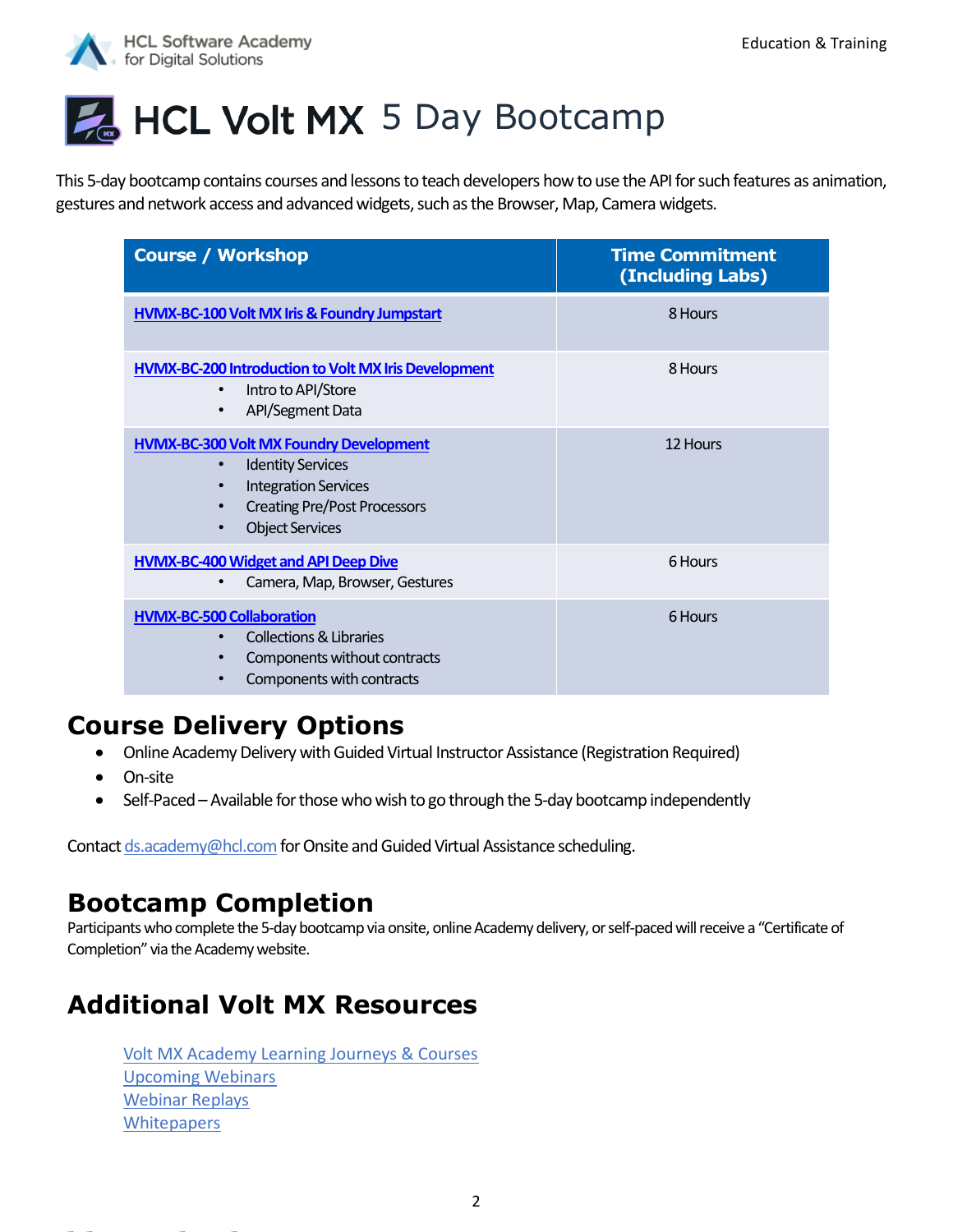



Workshops are designed to deliver a hands-on experience catered to a specific topic. Check out your options for delivery.



### **EXPLORE. DISCOVER. LEARN.**

# **EXTREMEL Volt MX 422 HCL Domino**

Are you a Domino Developer looking to understand how your skills can be used with HCL Volt MX? If so, the HCL Volt MX Development Jumpstart for Domino Developers Workshop is for you!

- Understand the value of HCL Domino and HCL Volt MX together
- Learn to integrate HCL Volt MX with your existing Domino applications
- Develop a Mobile & Web Application from scratch
- Learn how to use existing assets to get you started quickly

**Workshop Delivery Options:** 

- Onsite
- Self-paced via Academy

Time Commitment: 4 Hours

# Coming June 2022

Contact ds.academy@hcl.com for details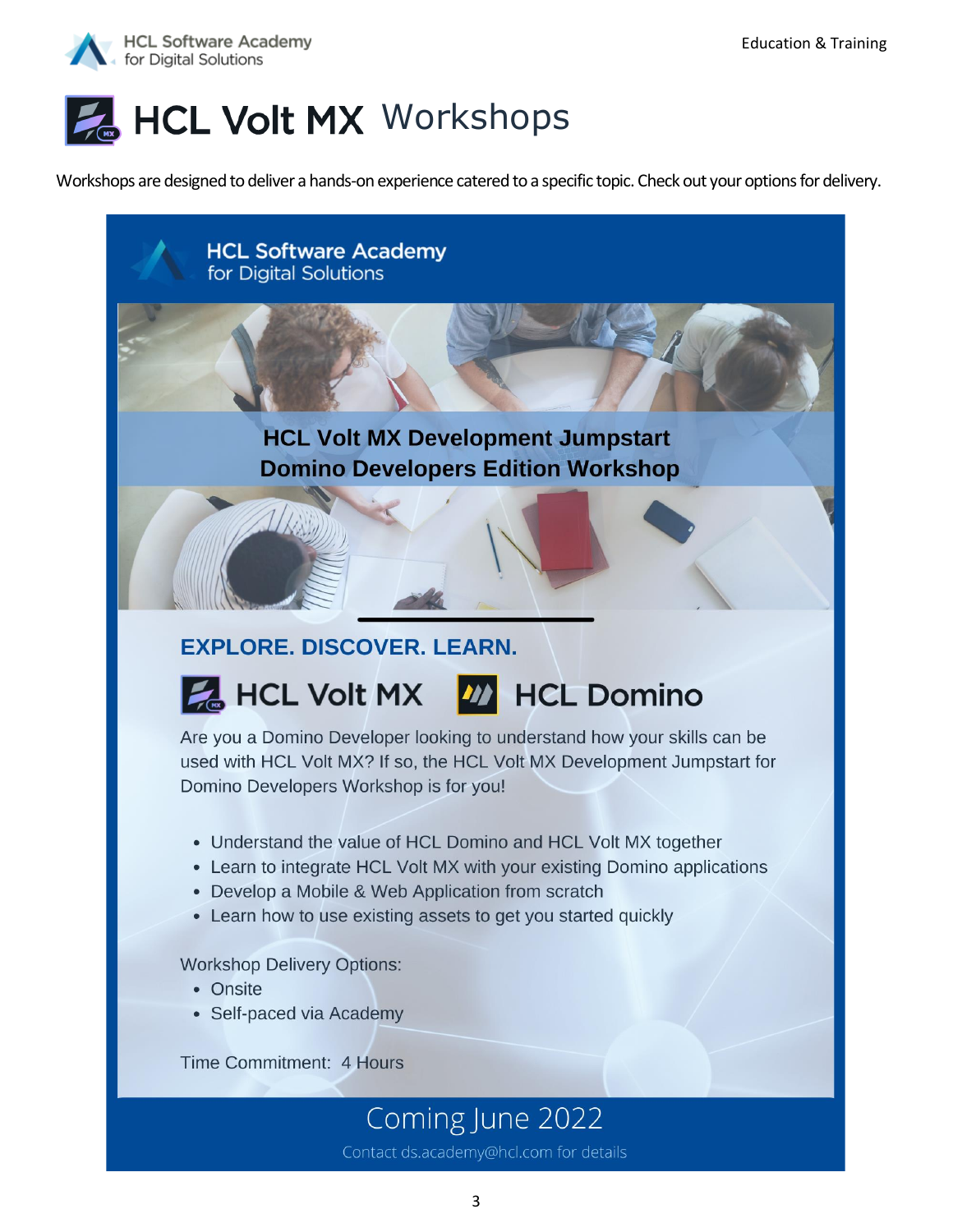

# **HVMX-BC-100 Volt MX Iris and Foundry Jumpstart Course**

#### **Description**

This course will introduce Volt MX Iris and Volt MX Foundry.

At the end of this session, students will be able to install, build, and extend a simple mobile and web application that connects Iris and Foundry. Students will build a simple application to request an insurance quote and test the app with Live Preview.

#### **Prerequisites**

To complete the exercises in this training, you will need to download and install HCL Volt MX Iris V9 and access to a Foundry Server. Refer to the following download and installation documentation:

- [Volt MX Iris V9 Windows Install Guide](https://opensource.hcltechsw.com/volt-mx-docs/docs/documentation/Iris/iris_starter_install_win/Content/Prerequisites.html)
- [Volt MX Iris V9 Mac Install Guide](https://opensource.hcltechsw.com/volt-mx-docs/docs/documentation/Iris/iris_starter_install_mac/Content/Prerequisites.html)
- [Volt MX Foundry Install Guide for Windows](https://opensource.hcltechsw.com/volt-mx-docs/docs/documentation/Foundry/voltmx_foundry_windows_install_guide/Content/Introduction.html)
- [Volt MX Foundry Installation Guide -](https://opensource.hcltechsw.com/volt-mx-docs/docs/documentation/Foundry/voltmx_foundry_linux_install_guide/Content/Introduction.html) Linux

#### **Volt MX Trial**

This course is the perfect place to start learning HCL Volt MX. [Start your free 30-day trial](https://manage.demo-hclvoltmx.com/registration) to practice what you're learning!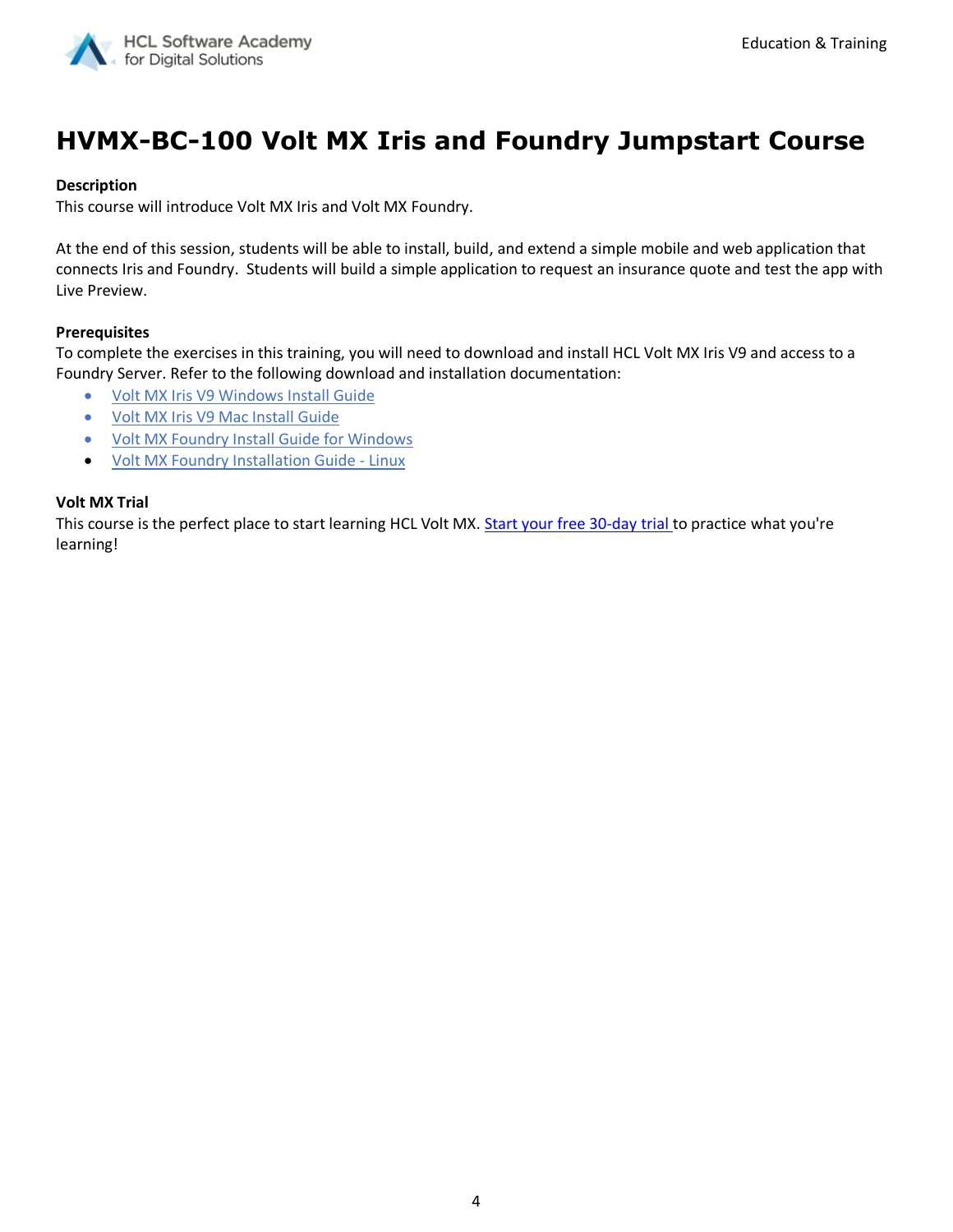

# **HVMX-BC-100 Volt MX Iris and Foundry Jumpstart Lessons**

The course is divided into the following lessons:

#### **1. Introduction to Iris**

• At the end of this session, students will be able to create a new application and import and publish a Foundry project

#### **2. Introduction to Iris Forms**

• At the end of this lesson, students will be able to begin creating screens for their application and change the position of widgets on the form.

#### **3. Introduction to Iris Skins**

• At the end of this lesson, students will be able to change the skin of a form or widget, which includes changing the background color, border and font for the widget.

#### **4. Introduction to Iris Frequently Used Widgets**

• At the end of the lesson, students will understand when to use the textbox or text area widget and how to use the preferred length and height for proper word-wrapping.

#### **5. Introduction to Volt MX Preview App**

• At the end of the lesson, students will know how to install App Preview on an iPhone and Android, generate a 5 digit Code in Iris and launch the 5-digit Code in the Preview App

#### **6. Introduction to Iris Actions**

• At the end of this lesson, users will be able to apply Widget actions in your applications.

#### **7. Introduction to the Iris Segment Widget**

• At the end of this lesson, students will be able to create segments for their application, how to create and apply template to both sections and rows, and how to create Master Data to use in the application.

#### **8. Introduction to Iris Animation**

• At the end of the lesson, students will be able to apply Move, Rotate, Scale and Transform actions to their application

#### **9. Consuming Services with Iris Low Code Productivity Tools**

• At the end of this lesson, students will be call services and retrieve data

#### **10. End of Class Exercise**

- Introduction to Iris Jumpstart Exercise
- Students will create 4 screens that will be used in their application.
- Students will add actions to connect all your screens so you can add quotes and update customer information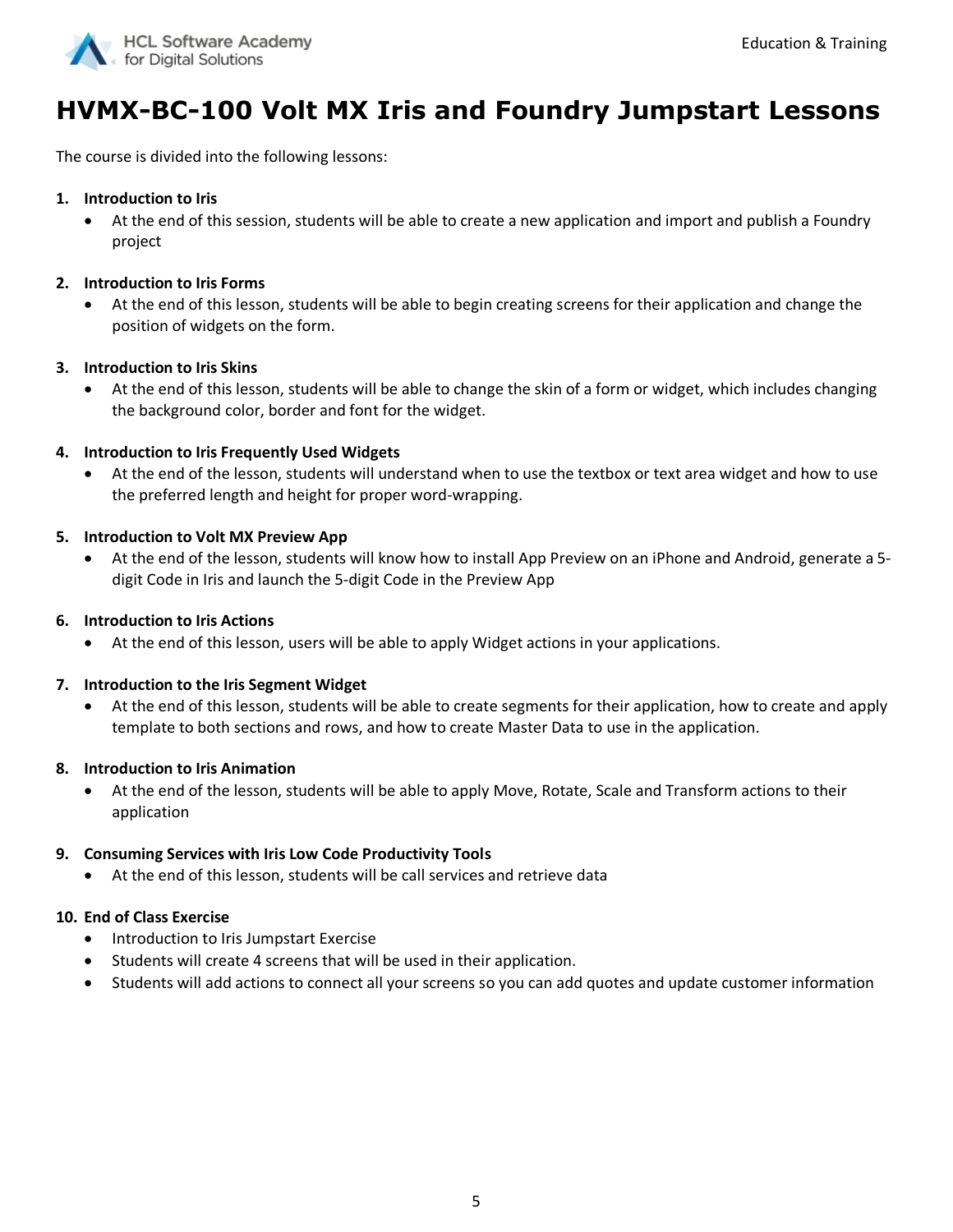

# **HVMX-BC-200 Intro to Volt MX Iris Development Course**

#### **Description**

This is an introduction on extending your Iris applications with JavaScript.

We'll look at how to troubleshoot with log statements and how to manipulate data in different widgets.

#### **Objectives**

At the end of this session, students will be able to create code in controllers and modules and call code using Insert Snippet and Invoke Functions actions in the Action Editor

#### **Prerequisites**

- Completion of HVMX-BC-100 Volt MX Iris and Foundry Jumpstart is helpful
- Working knowledge of JavaScript

To complete the exercises in this training, you will need to download and install HCL Volt MX Iris V9 and access to a Foundry Server. Refer to the following download and installation documentation:

- [Volt MX Iris V9 Windows Install Guide](https://opensource.hcltechsw.com/volt-mx-docs/docs/documentation/Iris/iris_starter_install_win/Content/Prerequisites.html)
- [Volt MX Iris V9 Mac Install Guide](https://opensource.hcltechsw.com/volt-mx-docs/docs/documentation/Iris/iris_starter_install_mac/Content/Prerequisites.html)
- [Volt MX Foundry Install Guide for Windows](https://opensource.hcltechsw.com/volt-mx-docs/docs/documentation/Foundry/voltmx_foundry_windows_install_guide/Content/Introduction.html)
- [Volt MX Foundry Installation Guide -](https://opensource.hcltechsw.com/volt-mx-docs/docs/documentation/Foundry/voltmx_foundry_linux_install_guide/Content/Introduction.html) Linux

#### **Volt MX Trial**

This course is the perfect place to start learning HCL Volt MX. [Start your free 30-day trial](https://manage.demo-hclvoltmx.com/registration) to practice what you're learning!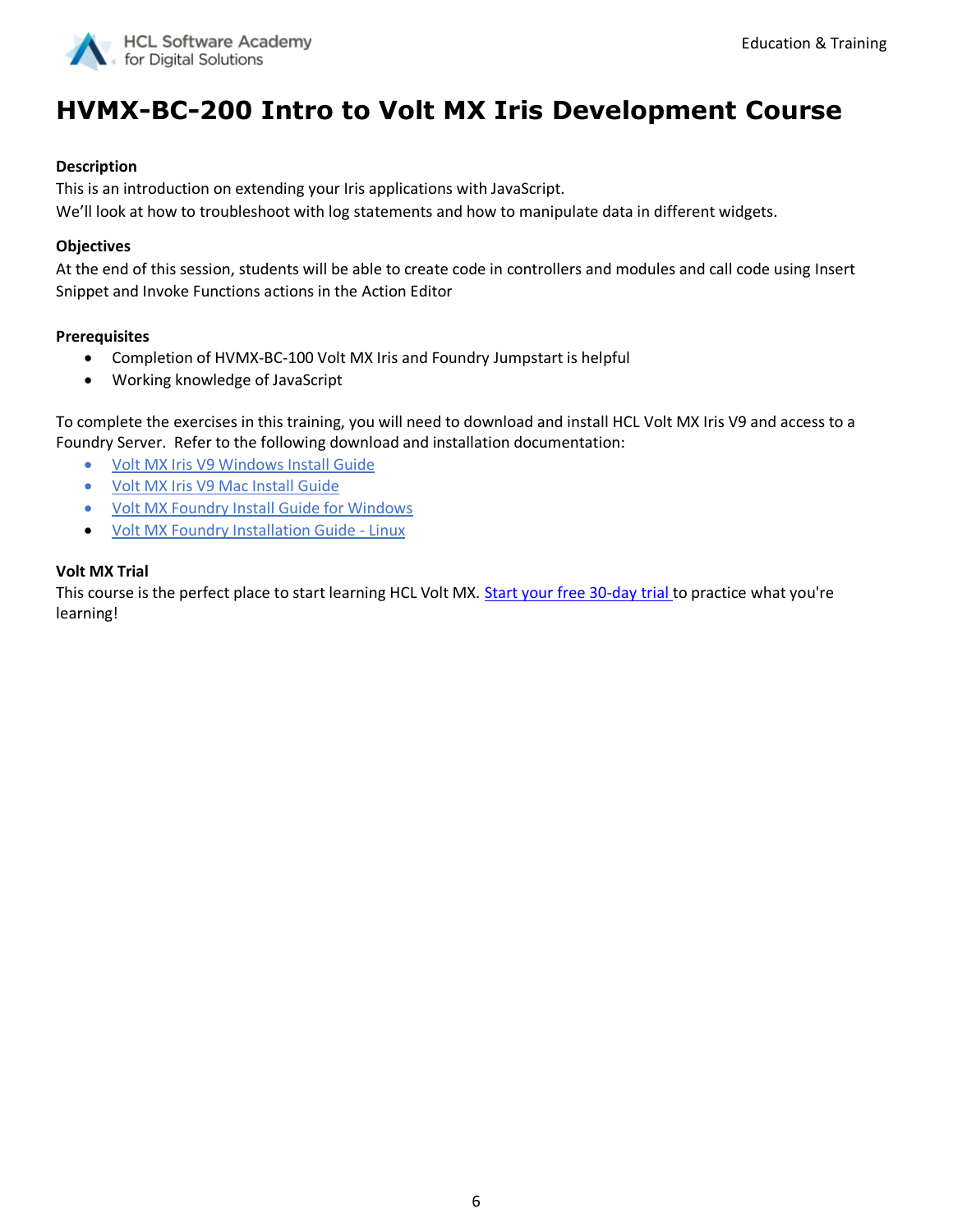

# **HVMX-BC-200 Intro to Volt MX Iris Development Lessons**

The course is divided into the following lessons:

#### **1. Introduction to JavaScript**

**•** At the end of this lesson, students will know where to write code, how to call code with the Insert Snippet, and Invoke Function actions.

#### **2. Introduction to Logging**

**•** At the end of this lesson, students will be able to create a simple application that will print message to the logs.

#### **3. Introduction to the Iris API**

**•** At the end of this lesson, students will know what namespaces are available in the Iris API, be able to create an example to call an asynchronous function and how to use conditional code.

#### **4. Form Event Lifecycle**

**•** At the end of this lesson, students will understand the Form Lifecycle and be able to create an exercise that logs messages when these events occur.

#### **5. Application Events**

**•** At the end of this lesson, students will be able to create an exercise that changes the startup form based on Application Lifecycle events.

#### **6. Store API**

**•** At the end of this lesson, students will create an application that writes/reads and deletes values from the data store.

#### **7. Selection API**

**•** At the end of this lesson, students will be able to create the Dependent Dropdown exercise that creates dynamic master data for selection widgets.

#### **8. Segment Row Data**

**•** At the end of this lesson, students will be able to access rows of data from a segment.

#### **9. Segment Sections and Templates**

**•** At the end of this lesson, students will be use the sample exercise and display data with sections and multiple templates for sections and rows.

#### **10. Segment Data API**

**•** At the of this lesson, students will be able to complete an exercise that will manage data in a segment.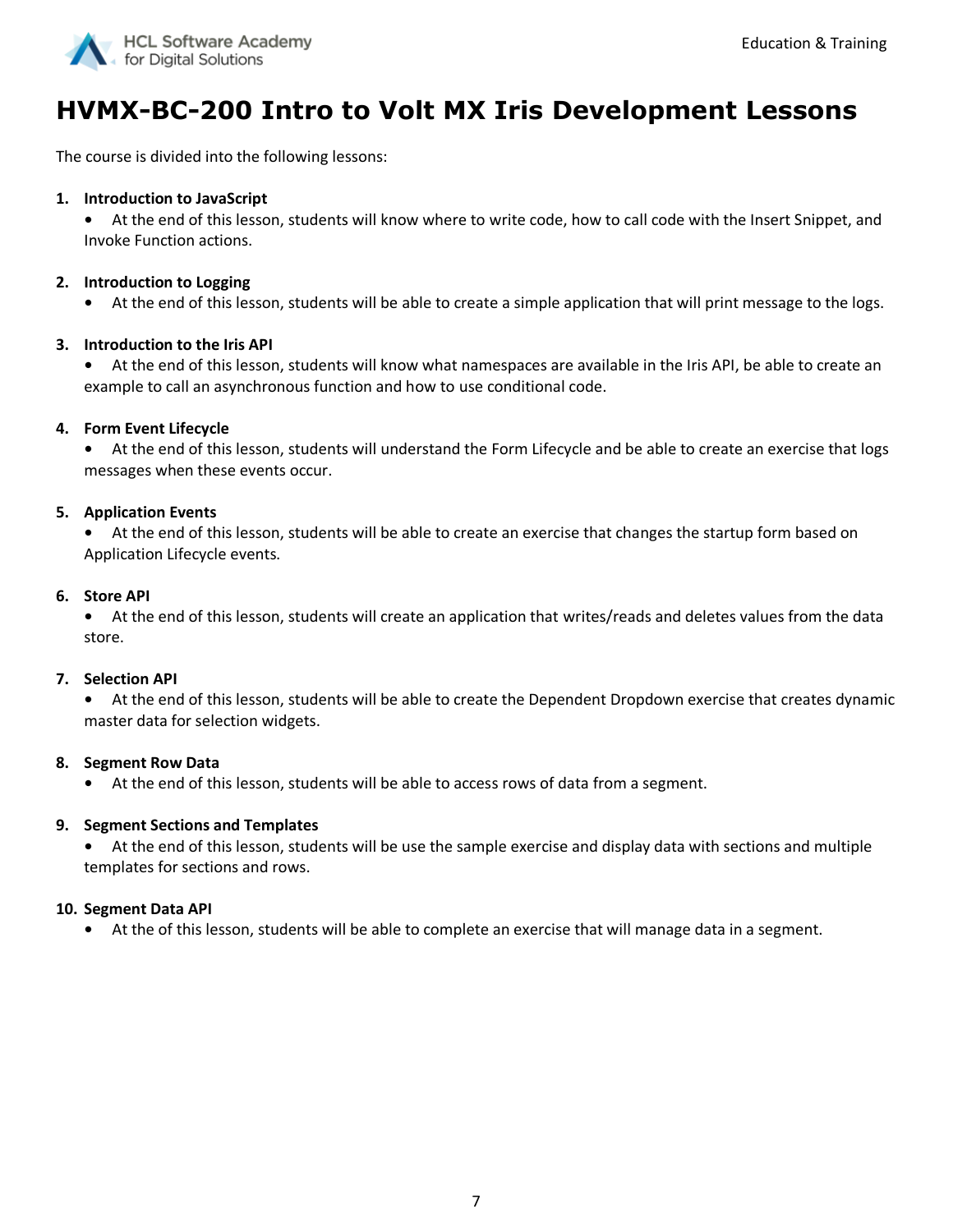

# **HVMX-BC-300 Volt MX Foundry Development Course**

#### **Description**

This course is on creating Foundry services and using Iris to consume these services. We'll look at how to create Identity services, XML and Database Integration services and Business Objects. Then we'll create an Iris application that reads and writes data using these services.

#### **Objectives**

At the end of this session, students will be able to create Foundry services and an Iris application that consumes these services to read and write data.

#### **Prerequisites**

- Completion of HVMX-BC-100 Volt MX Iris and Foundry Jumpstart is helpful
- Completion of HVMX-BC-200 Volt MX Introduction to Volt MX Iris Development is helpful
- Working knowledge of JavaScript
- Access to mySQL

To complete the exercises in this training, you will need to download and install HCL Volt MX Iris V9 and access to a Foundry Server. Refer to the following download and installation documentation:

- [Volt MX Iris V9 Windows Install Guide](https://opensource.hcltechsw.com/volt-mx-docs/docs/documentation/Iris/iris_starter_install_win/Content/Prerequisites.html)
- [Volt MX Iris V9 Mac Install Guide](https://opensource.hcltechsw.com/volt-mx-docs/docs/documentation/Iris/iris_starter_install_mac/Content/Prerequisites.html)
- [Volt MX Foundry Install Guide for Windows](https://opensource.hcltechsw.com/volt-mx-docs/docs/documentation/Foundry/voltmx_foundry_windows_install_guide/Content/Introduction.html)
- [Volt MX Foundry Installation Guide -](https://opensource.hcltechsw.com/volt-mx-docs/docs/documentation/Foundry/voltmx_foundry_linux_install_guide/Content/Introduction.html) Linux

#### **Volt MX Trial**

This course is the perfect place to start learning HCL Volt MX. [Start your free 30-day trial](https://manage.demo-hclvoltmx.com/registration) to practice what you're learning!

# **HVMX-BC-300 Volt MX Foundry Development Lessons**

The course is divided into the following lessons:

#### **1. Identity Services**

- How to configure and consume an Identity Service with Foundry and Iris
- **2. XML Integration Services**
	- How to configure and consume an Integration Service with Foundry and Iris to display data in segments
- **3. Database Integration Services**
	- How to configure and consume a Database Service with Foundry and Iris to read and write data
- **4. Business Object Services**
	- How to configure and consume a Business Object Service with Foundry and Iris to read and write data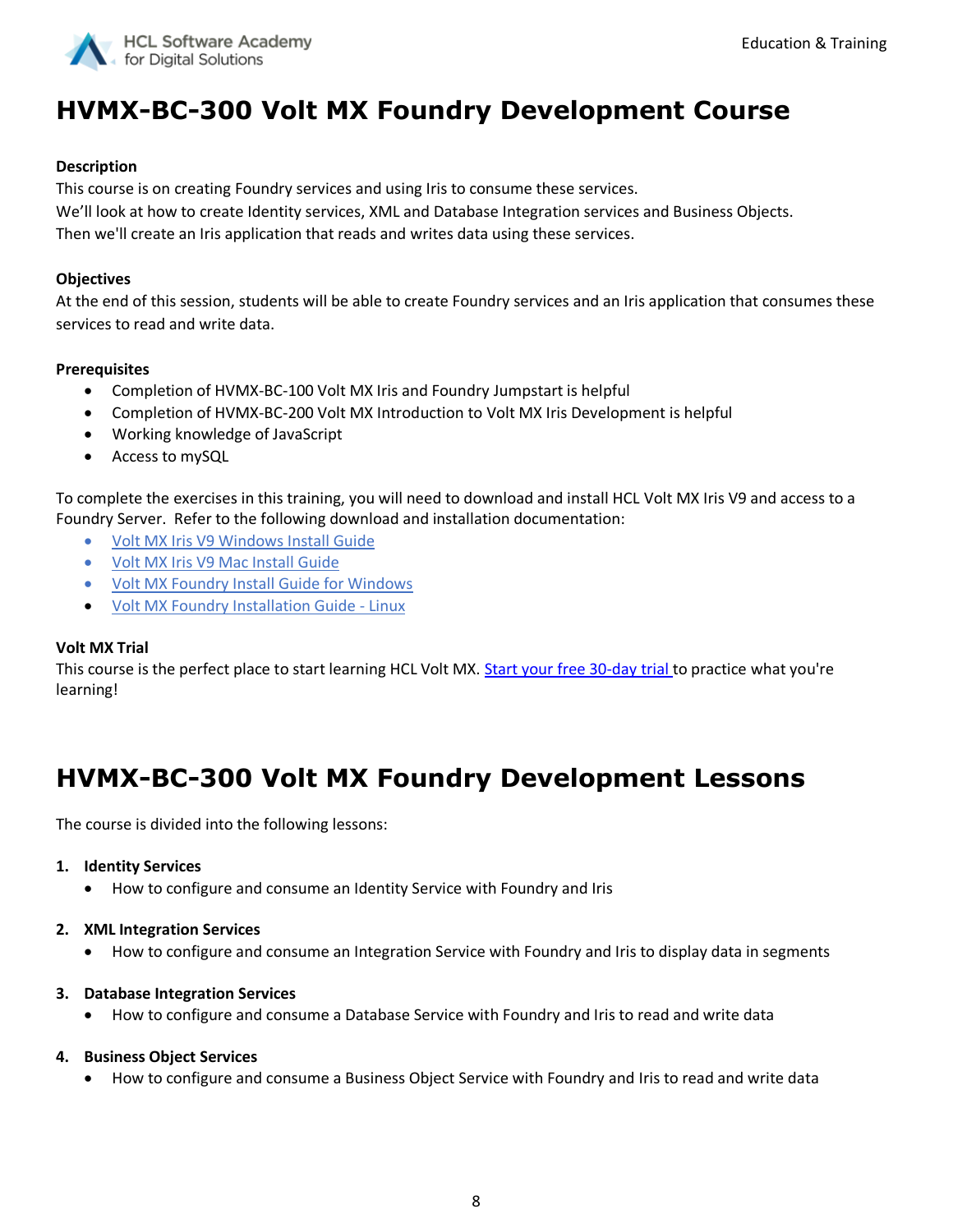

### **HVMX-BC-400 Widget & API Deep Dive Course**

#### **Description**

This course is a deep dive into the Volt MX Iris Widgets and API

#### **Objectives**

At the end of this session, students will be able to use the Browser, Camera and Map Widgets and API and the Animation, Localization, Gesture and Geolocation APIs

#### **Prerequisites**

- To complete the exercises in this training, you will need to download and install HCL Volt MX Iris V9 and access to a Foundry Server.
- Completion of HVMX-BC-100 Volt MX Iris and Foundry Jumpstart and HVMX-BC-200 Introduction to Volt MX Iris Development is helpful
- Working knowledge of JavaScript

#### **Refer to the following download and installation documentation:**

- [Volt MX Iris V9 Windows Install Guide](https://opensource.hcltechsw.com/volt-mx-docs/docs/documentation/Iris/iris_starter_install_win/Content/Prerequisites.html)
- [Volt MX Iris V9 Mac Install Guide](https://opensource.hcltechsw.com/volt-mx-docs/docs/documentation/Iris/iris_starter_install_mac/Content/Prerequisites.html)
- [Volt MX Foundry Install Guide for Windows](https://opensource.hcltechsw.com/volt-mx-docs/docs/documentation/Foundry/voltmx_foundry_windows_install_guide/Content/Introduction.html)
- [Volt MX Foundry Installation Guide -](https://opensource.hcltechsw.com/volt-mx-docs/docs/documentation/Foundry/voltmx_foundry_linux_install_guide/Content/Introduction.html) Linux

### **HVMX-BC-400 Widget & API Deep Dive Lessons**

The course is divided into the following lessons:

#### **1. Animation API**

• How to use how to use the Animation API

#### **2. Browser Widget and API**

• How to use how to use the Browser Widget API

#### **3. Camera Widget and API**

• How to use how to use the Camera Widget API

#### **4. Geolocation API**

• How to use how to use the Geolocation API

#### **5. Gesture API**

- How to use how to use the Gesture API
- **6. Localization**
	- How to use how to localize their applications

#### **7. Map Widget and API**

• How to use how to use the Map Widget and API